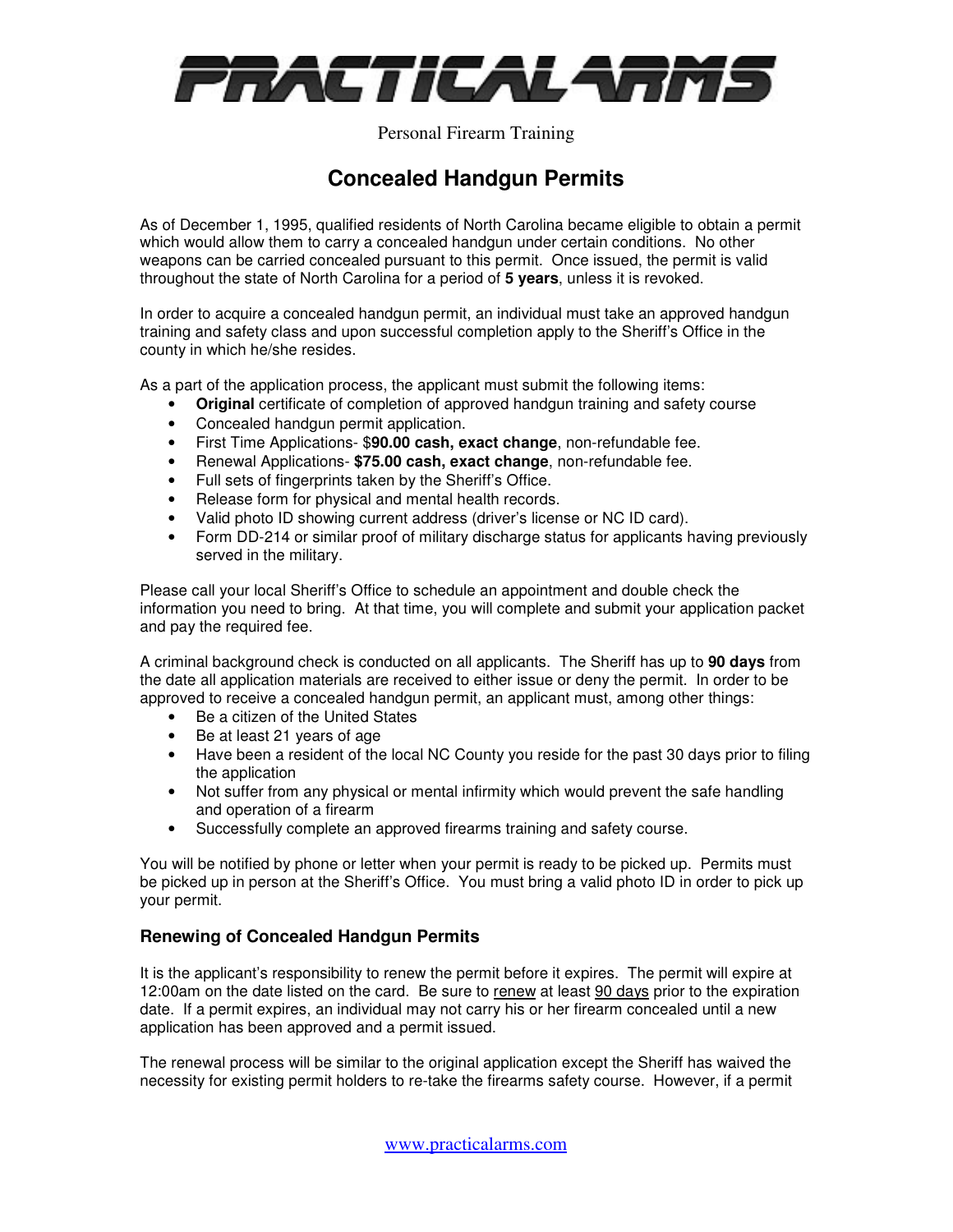

## Personal Firearm Training

holder allows a permit to expire, he or she will be treated as a new applicant and will be required to take the firearms safety class again.

#### **Rules for Carrying a Concealed Handgun**

In North Carolina, concealed handguns may not be carried:

- In law enforcement or correctional facilities such as a prison
- In financial institutions such as a bank or credit union
- In any space occupied by state or federal employees, including state and federal courthouses
- In schools or on school grounds
- In areas of assemblies, parades, funerals, or demonstrations
- In any place where alcoholic beverages are sold and consumed (such as some restaurants)
- In any area where concealed handguns are prohibited by federal law
- In any place of business that has posted a sign banning concealed weapons on its premises
- By any person while consuming alcohol or while under the influence of alcohol or any controlled substance (unless obtained legally and taken as directed by a physician)

To possess a concealed handgun in North Carolina, you must:

- Carry your permit and a valid form of identification with you at all times
- Disclose the fact that you have a valid concealed handgun permit when you are approached or addressed by any law enforcement officer in North Carolina
- Inform the officer that you are in possession of a concealed handgun
- Present both the permit and valid identification at the request of an officer

**NOTE:** You should not attempt to display either your weapon or your permit unless directed to by an officer.

#### **Reasons for Denial of a Concealed Handgun Permit**

The Sheriff must deny a permit to any applicant whom:

- Is ineligible to own, possess or receive a firearm under provisions of state or federal law
- Is under indictment or against whom a finding of probable cause exists for a felony
- Has been adjudicated (found) guilty in any court of a felony
- Is a fugitive from justice
- Is an unlawful user of, or addicted to marijuana, alcohol, or any depressant, stimulant, or a narcotic drug, or any other controlled substance
- Is currently, or has been previously adjudicated or administratively determined to be lacking mental capacity or mentally ill. NOTE: No time limitation is placed on when the adjudication or mental incapacity had to have occurred
- Is or has been discharged from the armed services under conditions other than honorable, such as: bad conduct, dishonorable discharge, or a dismissal. This would not apply to a general discharge under honorable conditions or an entry level separation.
- Has had a prayer for judgment continued for a criminal offense which would disqualify the person from obtaining a concealed handgun permit
- Is free on bond or personal recognizance pending trial, appeal, or sentencing for a crime which would disqualify the person from obtaining a concealed handgun permit
- Has been convicted of an impaired driving offense within three (3) years prior to the date on which the application was submitted